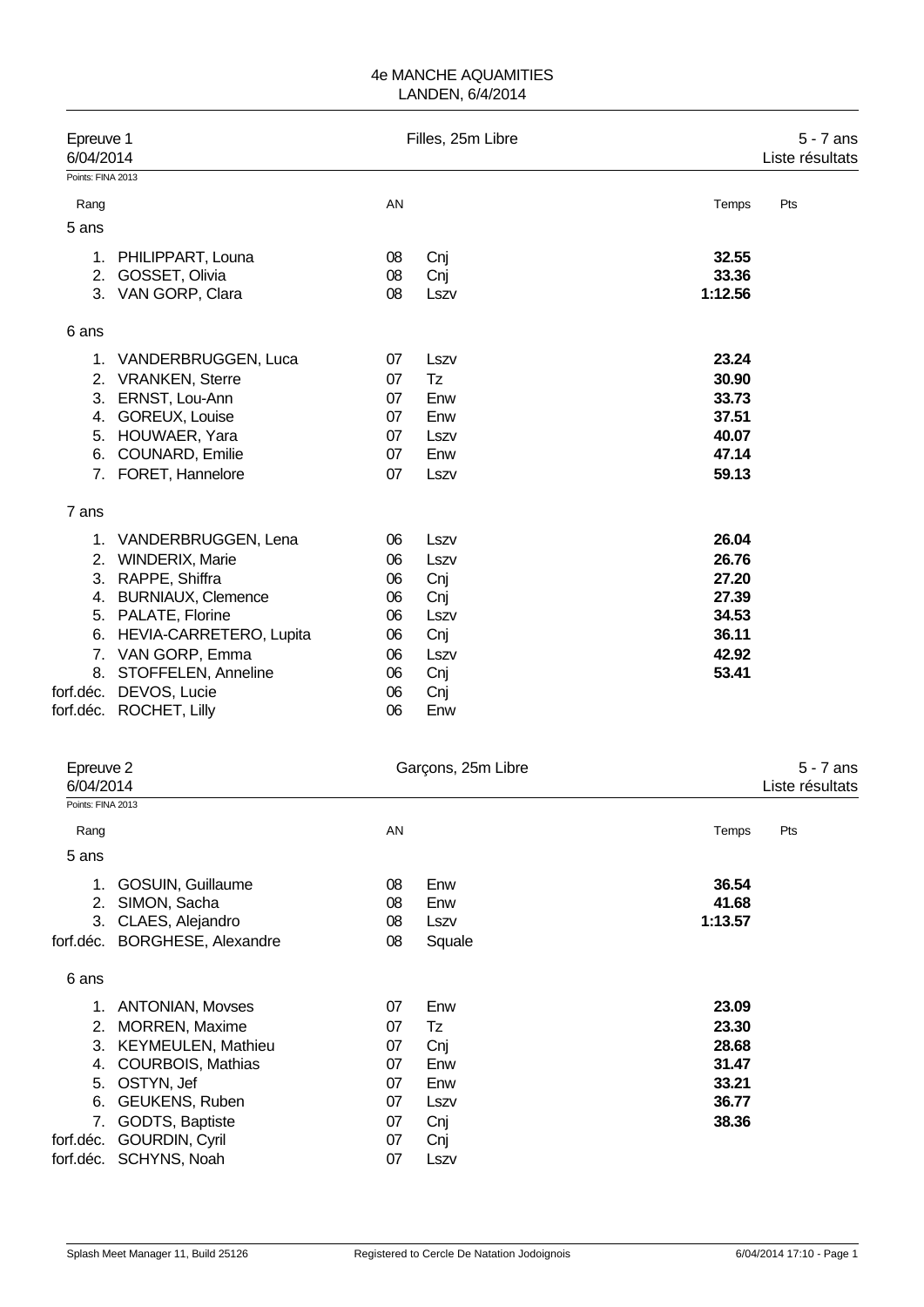# Epreuve 2, Garçons, 25m Libre

### 7 ans

|    | 1. PARDON, Lennert      | 06 | Tz   | 19.19 |
|----|-------------------------|----|------|-------|
|    | 2. MAUDOUX, Loic        | 06 | Cnj  | 21.37 |
|    | 3. DUPONT, Alexandre    | 06 | Dghn | 26.69 |
|    | 4. VAN RUYMBEKE, Thomas | 06 | Cnj  | 29.76 |
|    | 5. VAN STEEN, Arne      | 06 | Tz   | 29.85 |
|    | 6. ROYER, Sven          | 06 | Lszv | 33.23 |
|    | 7. LECOMTE, Daan        | 06 | Lszv | 37.01 |
| 8. | <b>COLLETTE, Lucas</b>  | 06 | Lszv | 41.84 |
|    | forf.déc. OLIVIER, Luka | 06 | Enw  |       |

| Epreuve 3<br>6/04/2014 |                                                                                                                                                                                               |                                                    | Filles, 50m Libre                                              |                                                                                   | 8 - 12 ans<br>Liste résultats |
|------------------------|-----------------------------------------------------------------------------------------------------------------------------------------------------------------------------------------------|----------------------------------------------------|----------------------------------------------------------------|-----------------------------------------------------------------------------------|-------------------------------|
| Points: FINA 2013      |                                                                                                                                                                                               |                                                    |                                                                |                                                                                   |                               |
| Rang                   |                                                                                                                                                                                               | AN                                                 |                                                                | Temps                                                                             | Pts                           |
| 8 ans                  |                                                                                                                                                                                               |                                                    |                                                                |                                                                                   |                               |
| 1.                     | PARDON, Maite<br>2. GOSSET, Fiona<br>3. SIMON, Ines<br>4. MAWAIT, Noemie<br>5. NATENS, Mirthe                                                                                                 | 05<br>05<br>05<br>05<br>05                         | Tz<br>Cnj<br>Enw<br>Cnj<br>Lszv                                | 41.05<br>53.88<br>54.33<br>54.50<br>1:19.58                                       |                               |
| 9 ans                  |                                                                                                                                                                                               |                                                    |                                                                |                                                                                   |                               |
| 5.                     | 1. VAN RUYMBEKE, Julie<br>2. BOUX, Jana<br>3. CLAES, Valentina<br>4. KEYMEULEN, Estelle<br>DAENEN, Lisa<br>6. DORCHAIN, Marion<br>7. VRANKEN, Rune<br>8. BERTACCO, MONA<br>9. BURNIAUX, Manon | 04<br>04<br>04<br>04<br>04<br>04<br>04<br>04<br>04 | Cnj<br>Tz<br>Lszv<br>Cnj<br>Lszv<br>Squale<br>Tz<br>Enw<br>Cnj | 43.46<br>47.25<br>48.48<br>48.60<br>50.94<br>52.40<br>54.90<br>1:05.55<br>1:16.78 |                               |
| 10 ans                 |                                                                                                                                                                                               |                                                    |                                                                |                                                                                   |                               |
|                        | 1. STOFFELEN, Eva<br>2. ERNST, Pauline<br>3. WAUTHELET, Lucie                                                                                                                                 | 03<br>03<br>03                                     | Cnj<br>Enw<br>Squale                                           | 48.83<br>50.56<br>1:06.15                                                         |                               |
| 11 ans                 |                                                                                                                                                                                               |                                                    |                                                                |                                                                                   |                               |
| 1.                     | DE RAET, Lincey                                                                                                                                                                               | 02                                                 | Cnj                                                            | 41.04                                                                             |                               |
| 12 ans                 |                                                                                                                                                                                               |                                                    |                                                                |                                                                                   |                               |
|                        | 1. LAMBRIX, Manon<br>2. STOFFELEN, Zoe<br>3. ROYER, Zoe<br>4. POPOVA, Stela                                                                                                                   | 01<br>01<br>01<br>01                               | Cnj<br>Cnj<br>Lszv<br>Lszv                                     | 43.33<br>43.93<br>46.23<br>1:02.83                                                |                               |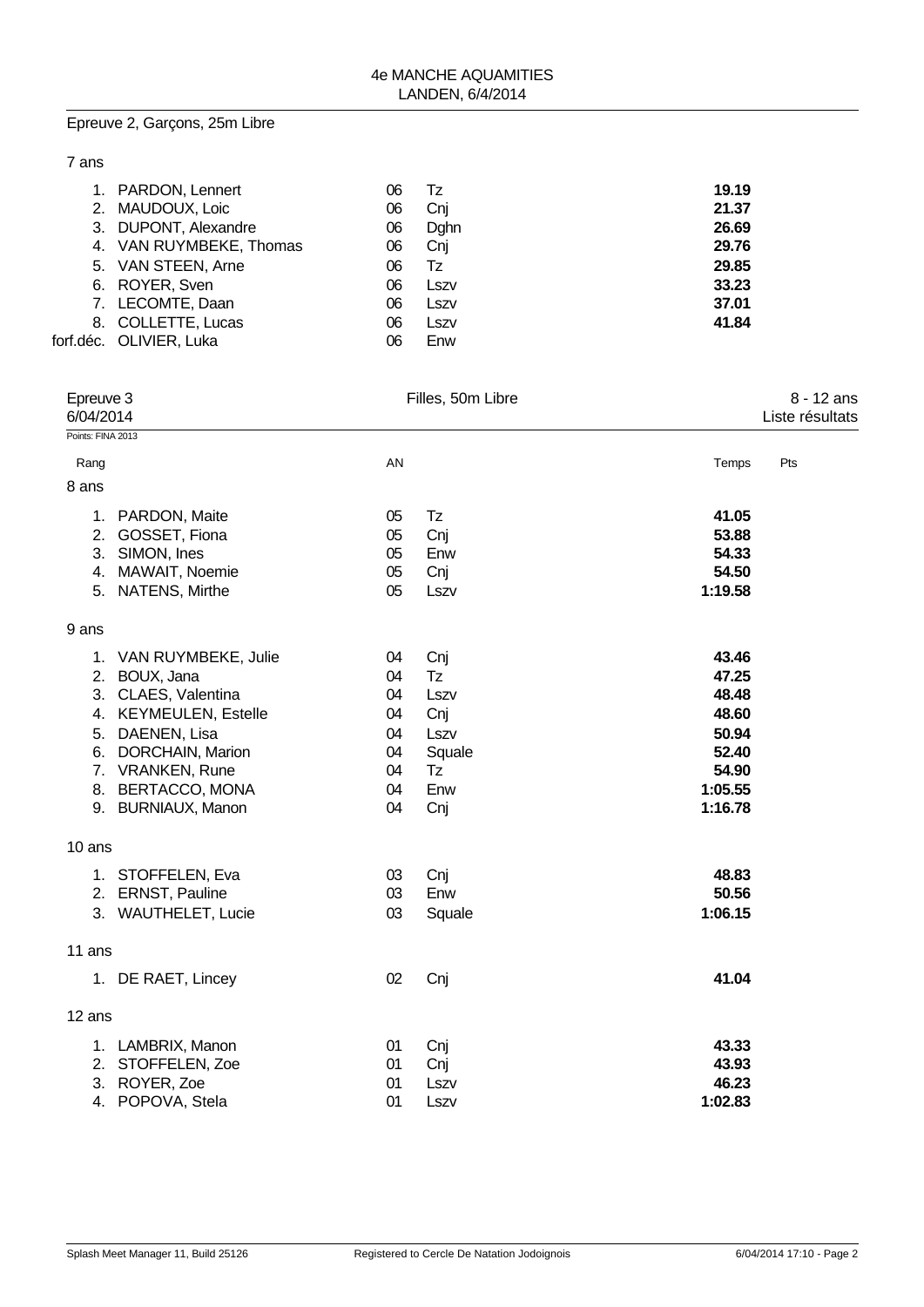| Epreuve 4<br>6/04/2014 |                                                                                                                                                                                        |          |                  |                                              | Garçons, 50m Libre                                       |                      |                                                          | Liste résultats | 8 - 12 ans |
|------------------------|----------------------------------------------------------------------------------------------------------------------------------------------------------------------------------------|----------|------------------|----------------------------------------------|----------------------------------------------------------|----------------------|----------------------------------------------------------|-----------------|------------|
| Points: FINA 2013      |                                                                                                                                                                                        |          |                  |                                              |                                                          |                      |                                                          |                 |            |
| Rang                   |                                                                                                                                                                                        |          |                  | AN                                           |                                                          |                      | Temps                                                    | Pts             |            |
| 8 ans                  |                                                                                                                                                                                        |          |                  |                                              |                                                          |                      |                                                          |                 |            |
|                        | 1. SCHOOFS, Lucas<br>2. JAMOULLE, Emilien<br>3. DAENEN, Sander<br>4. HOUWAER, Jarno<br>5. BALON, Louka                                                                                 |          |                  | 05<br>05<br>05<br>05<br>05                   | Lszv<br>Enw<br>Lszv<br>Lszv<br>Lszv                      |                      | 51.86<br>1:11.83<br>1:12.60<br>1:40.98<br>1:43.03        |                 |            |
| 9 ans                  |                                                                                                                                                                                        |          |                  |                                              |                                                          |                      |                                                          |                 |            |
| 1.                     | JUWE, ARNE<br>2. TUMMERS, Emilien<br>3. REINA, Mehdi                                                                                                                                   |          |                  | 04<br>04<br>04                               | Lszv<br>Cnj<br>Dghn                                      |                      | 49.35<br>1:10.55<br>1:24.57                              |                 |            |
| 10 ans                 |                                                                                                                                                                                        |          |                  |                                              |                                                          |                      |                                                          |                 |            |
| 6.                     | 1. DRIESSENS, Arthur<br>2. SINAEVE, Sacha<br>3. DEDOYARD, Noel<br>4. BALON, Noah<br>5. NATENS, Yenthe<br>DEN OUDEN, Ivar<br>forf.déc. HERNALSTEEN, Alexandre<br>forf.déc. THYS, Adrian |          |                  | 03<br>03<br>03<br>03<br>03<br>03<br>03<br>03 | Cnj<br>Cnj<br>Dghn<br>Lszv<br>Lszv<br>Lszv<br>Cnj<br>Enw |                      | 47.07<br>49.95<br>58.83<br>1:04.51<br>1:17.16<br>1:25.81 |                 |            |
| 11 ans                 |                                                                                                                                                                                        |          |                  |                                              |                                                          |                      |                                                          |                 |            |
|                        | 1. LEPERE, Victor<br>2. DOLHEN, Clement                                                                                                                                                |          |                  | 02<br>02                                     | Squale<br>Cnj                                            |                      | 40.23<br>41.16                                           |                 |            |
| Epreuve 5<br>6/04/2014 |                                                                                                                                                                                        |          |                  |                                              | Filles, 100m Brasse                                      |                      |                                                          | Liste résultats | 8 - 12 ans |
| Rang                   |                                                                                                                                                                                        | AN       |                  |                                              |                                                          | Temps                |                                                          | 50 <sub>m</sub> | 100m       |
| 8 ans                  |                                                                                                                                                                                        |          |                  |                                              |                                                          |                      |                                                          |                 |            |
| $\mathcal{P}$          | 1. DELHOUTE, Yana<br><b>PETIT IFAN Flise</b>                                                                                                                                           | 05<br>በ5 | Tz<br><b>Enw</b> |                                              |                                                          | 1:48.38<br>$1.49$ 66 |                                                          |                 |            |

2. PETITJEAN, Elise 05 Enw **1:49.66** 3. JOSSART, Luka 05 Tz **2:07.01** 4. CALLIER, Jenny 05 Cnj **2:18.01**<br> **Example:** DE MEESTER, Celia 05 Cnj forf.déc. DE MEESTER, Celia 05 Cnj 9 ans 1. TOMCSIK, Kira 04 Tz **1:43.97** 2. GOREUX, Lea 04 Enw **1:54.26** 3. VAN CASTER, Celia 04 Cnj **1:56.94** 4. ORBAN, Kiara 04 Enw **2:00.13**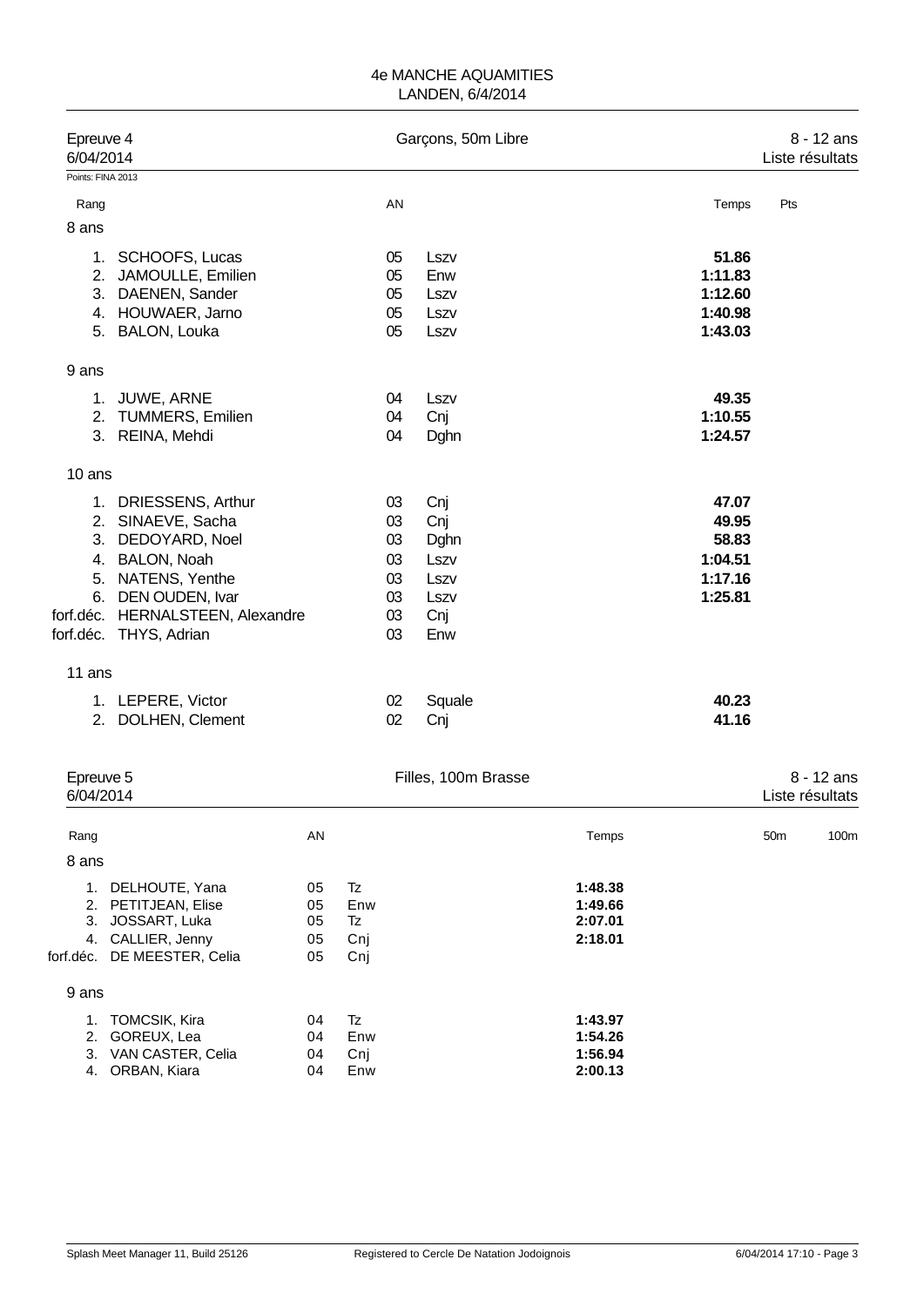# Epreuve 5, Filles, 100m Brasse

### 10 ans

| 1.        | HUBACOVA, Caroline      | 03 | Cni    | 1:52.11 |
|-----------|-------------------------|----|--------|---------|
| 2.        | VAN STEEN, Indra        | 03 | Tz     | 1:55.65 |
| 3.        | PETITJEAN, Chloe        | 03 | Enw    | 1:59.75 |
| 4.        | MELOTTE, Lucie          | 03 | Cni    | 2:07.90 |
| 5.        | <b>WAUTHELET, Lucie</b> | 03 | Squale | 2:32.27 |
| forf.déc. | GONZALEZ, Pauline       | 03 | Dghn   |         |
|           |                         |    |        |         |
| 11 ans    |                         |    |        |         |
| 1.        | DEKOSTER, Chloe         | 02 | Tz     | 1:47.80 |
| 2.        | GUILY, Lena             | 02 | Enw    | 1:49.69 |
| 3.        | JADOUL, Olivia          | 02 | Cni    | 1:58.66 |
| 4.        | EBODAGHE, Aurore        | 02 | Enw    | 2:10.59 |
|           |                         |    |        |         |
| 12 ans    |                         |    |        |         |
| 1.        | VANPARIJS, Hannelore    | 01 | Tz     | 1:42.97 |
| 2.        | HUBACOVA, Juliana       | 01 | Cnj    | 1:47.22 |
| 3.        | <b>BERNARD, Julie</b>   | 01 | Enw    | 1:54.80 |
|           |                         |    |        |         |

|           | Epreuve 6<br>6/04/2014    |    | Garçons, 100m Brasse |         |                 | 8 - 12 ans<br>Liste résultats |
|-----------|---------------------------|----|----------------------|---------|-----------------|-------------------------------|
| Rang      |                           | AN |                      | Temps   | 50 <sub>m</sub> | 100m                          |
| 8 ans     |                           |    |                      |         |                 |                               |
|           | 1. COURBOIS, Thomas       | 05 | Enw                  | 1:45.13 |                 |                               |
|           | 2. DECORTE, Lucien        | 05 | Cnj                  | 1:46.89 |                 |                               |
|           | 3. RAPPE, Louis           | 05 | Cnj                  | 1:50.92 |                 |                               |
|           | 4. LOMBARD, Thomas        | 05 | Cnj                  | 2:05.04 |                 |                               |
|           | 5. NOOYENS, Siebe         | 05 | Lszv                 | 2:33.17 |                 |                               |
| 9 ans     |                           |    |                      |         |                 |                               |
|           | 1. FRANCK, Bastien        | 04 | Cnj                  | 1:47.38 |                 |                               |
|           | 2. DUPONT, Sebastien      | 04 | Dghn                 | 2:02.97 |                 |                               |
|           | 3. VANDERBRUGGEN, Arjen   | 04 | Lszv                 | 2:07.76 |                 |                               |
|           | 4. STIERS, Obi            | 04 | Lszv                 | 2:20.14 |                 |                               |
|           | forf.déc. VANERMEN, Niels | 04 | Lszv                 |         |                 |                               |
| 10 ans    |                           |    |                      |         |                 |                               |
|           | 1. FRANCOIS, Mathias      | 03 | Enw                  | 1:45.96 |                 |                               |
|           | 2. BUISSON, Paul-Henri    | 03 | Cnj                  | 2:02.90 |                 |                               |
|           | 3. FIORELLO, Loic         | 03 | Dghn                 | 2:04.51 |                 |                               |
|           | 4. QUARANTA, Matteo       | 03 | Dghn                 | 2:09.62 |                 |                               |
|           | 5. SINAEVE, Sacha         | 03 | Cnj                  | 2:22.05 |                 |                               |
|           | 6. HERNALSTEEN, Alexandre | 03 | Cnj                  | 2:43.91 |                 |                               |
|           | forf.déc. COWEZ, Adrien   | 03 | Dghn                 |         |                 |                               |
|           | forf.déc. HOUART, Noah    | 03 | Dghn                 |         |                 |                               |
| 11 ans    |                           |    |                      |         |                 |                               |
|           | 1. DUPONT, Jonathan       | 02 | Dghn                 | 1:42.35 |                 |                               |
|           | 2. THEYS, Killian         | 02 | Cnj                  | 1:42.62 |                 |                               |
|           | 3. VAN HERCK, Senne       | 02 | Lszv                 | 1:55.70 |                 |                               |
|           | 4. DOLHEN, Clement        | 02 | Cnj                  | 1:56.64 |                 |                               |
| 5.        | MALEVE, Mathias           | 02 | Cnj                  | 2:01.68 |                 |                               |
| 6.        | MARINO, Damien            | 02 | Dghn                 | 2:09.57 |                 |                               |
| forf.déc. | GHEM, Quentin             | 02 | Cnj                  |         |                 |                               |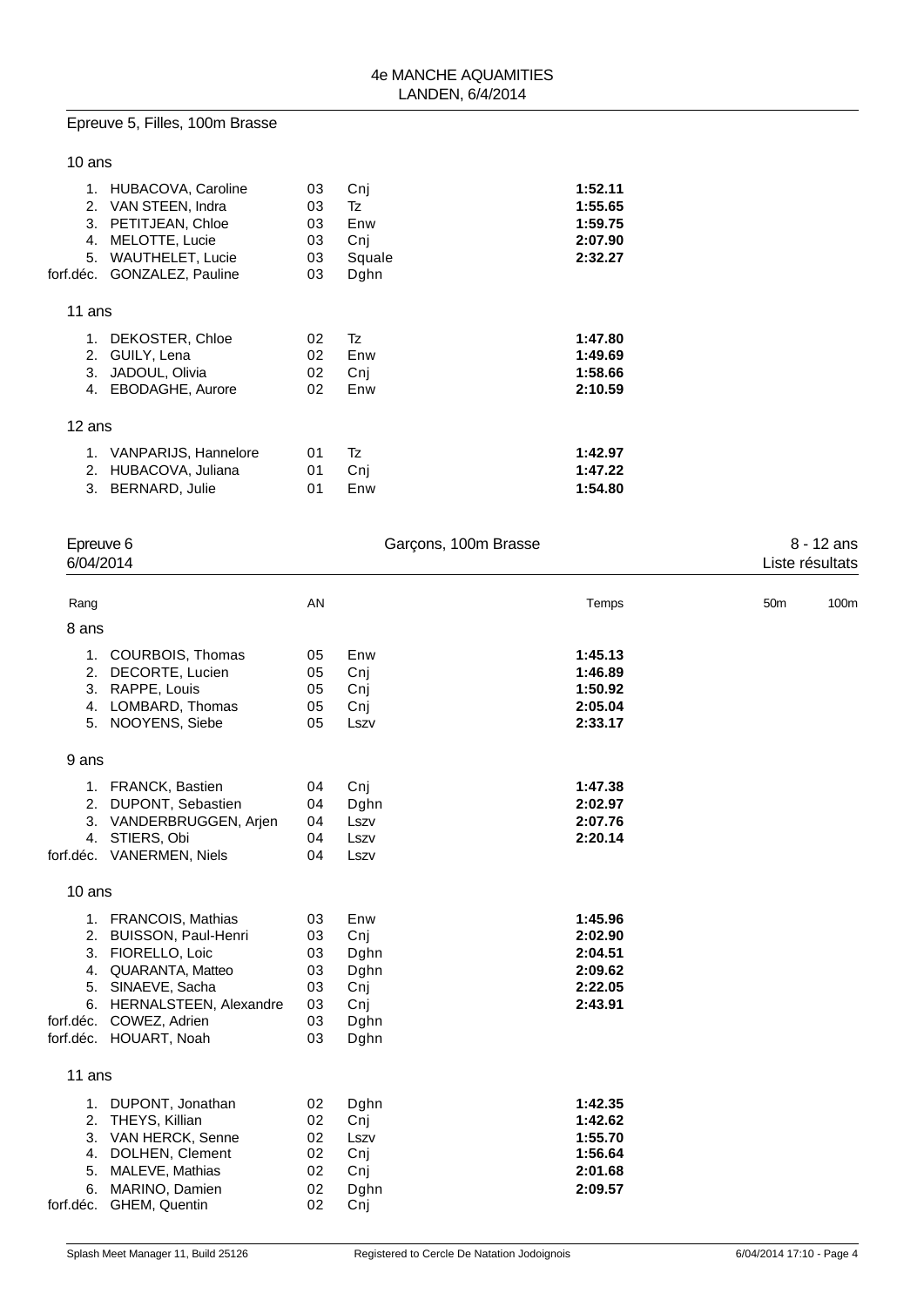| Epreuve 7<br>6/04/2014 |                           |    | Filles, 50m Libre |         | $5 - 7$ ans<br>Liste résultats |
|------------------------|---------------------------|----|-------------------|---------|--------------------------------|
| Points: FINA 2013      |                           |    |                   |         |                                |
| Rang                   |                           | AN |                   | Temps   | Pts                            |
| 5 ans                  |                           |    |                   |         |                                |
| 1.                     | PHILIPPART, Louna         | 08 | Cnj               | 1:12.07 |                                |
| 2.                     | GOSSET, Olivia            | 08 | Cnj               | 1:19.40 |                                |
| 3.                     | VAN GORP, Clara           | 08 | Lszv              | 2:39.77 |                                |
| 6 ans                  |                           |    |                   |         |                                |
|                        | 1. VANDERBRUGGEN, Luca    | 07 | Lszv              | 56.18   |                                |
| 2.                     | ERNST, Lou-Ann            | 07 | Enw               | 1:21.09 |                                |
| 3.                     | GOREUX, Louise            | 07 | Enw               | 1:24.77 |                                |
| 4.                     | COUNARD, Emilie           | 07 | Enw               | 1:30.10 |                                |
| 5.                     | <b>VRANKEN, Sterre</b>    | 07 | Tz                | 1:40.20 |                                |
| 6.                     | FORET, Hannelore          | 07 | Lszv              | 1:44.30 |                                |
| 7.                     | HOUWAER, Yara             | 07 | Lszv              | 1:45.41 |                                |
| 7 ans                  |                           |    |                   |         |                                |
|                        | 1. WINDERIX, Marie        | 06 | Lszv              | 1:02.30 |                                |
| 2.                     | VANDERBRUGGEN, Lena       | 06 | Lszv              | 1:04.25 |                                |
| 3.                     | <b>BURNIAUX, Clemence</b> | 06 | Cnj               | 1:07.32 |                                |
| 4.                     | RAPPE, Shiffra            | 06 | Cnj               | 1:10.97 |                                |
| 5.                     | HEVIA-CARRETERO, Lupita   | 06 | Cnj               | 1:13.85 |                                |
| 6.                     | PALATE, Florine           | 06 | Lszv              | 1:25.15 |                                |
|                        | 7. VAN GORP, Emma         | 06 | Lszv              | 1:54.54 |                                |
| forf.déc.              | DEVOS, Lucie              | 06 | Cnj               |         |                                |
|                        | forf.déc. ROCHET, Lilly   | 06 | Enw               |         |                                |

| Epreuve 8<br>6/04/2014    |                                     | Garçons, 50m Libre |         |     |  |  |
|---------------------------|-------------------------------------|--------------------|---------|-----|--|--|
| Points: FINA 2013         |                                     |                    |         |     |  |  |
|                           | AN                                  |                    | Temps   | Pts |  |  |
|                           |                                     |                    |         |     |  |  |
| <b>GOSUIN, Guillaume</b>  | 08                                  | Enw                | 1:14.60 |     |  |  |
| SIMON, Sacha<br>2.        | 08                                  | Enw                | 1:45.76 |     |  |  |
|                           |                                     |                    |         |     |  |  |
| <b>MORREN, Maxime</b>     | 07                                  | Tz                 | 52.56   |     |  |  |
| <b>ANTONIAN, Movses</b>   | 07                                  | Enw                | 57.96   |     |  |  |
| OSTYN, Jef                | 07                                  | Enw                | 58.60   |     |  |  |
| <b>KEYMEULEN, Mathieu</b> | 07                                  | Cnj                | 1:10.07 |     |  |  |
|                           | 07                                  | Enw                | 1:12.41 |     |  |  |
| <b>GEUKENS, Ruben</b>     | 07                                  | Lszv               | 1:18.61 |     |  |  |
|                           | 07                                  |                    | 1:32.77 |     |  |  |
| SCHYNS, Noah              | 07                                  | Lszv               |         |     |  |  |
|                           | COURBOIS, Mathias<br>GOURDIN, Cyril |                    | Cnj     |     |  |  |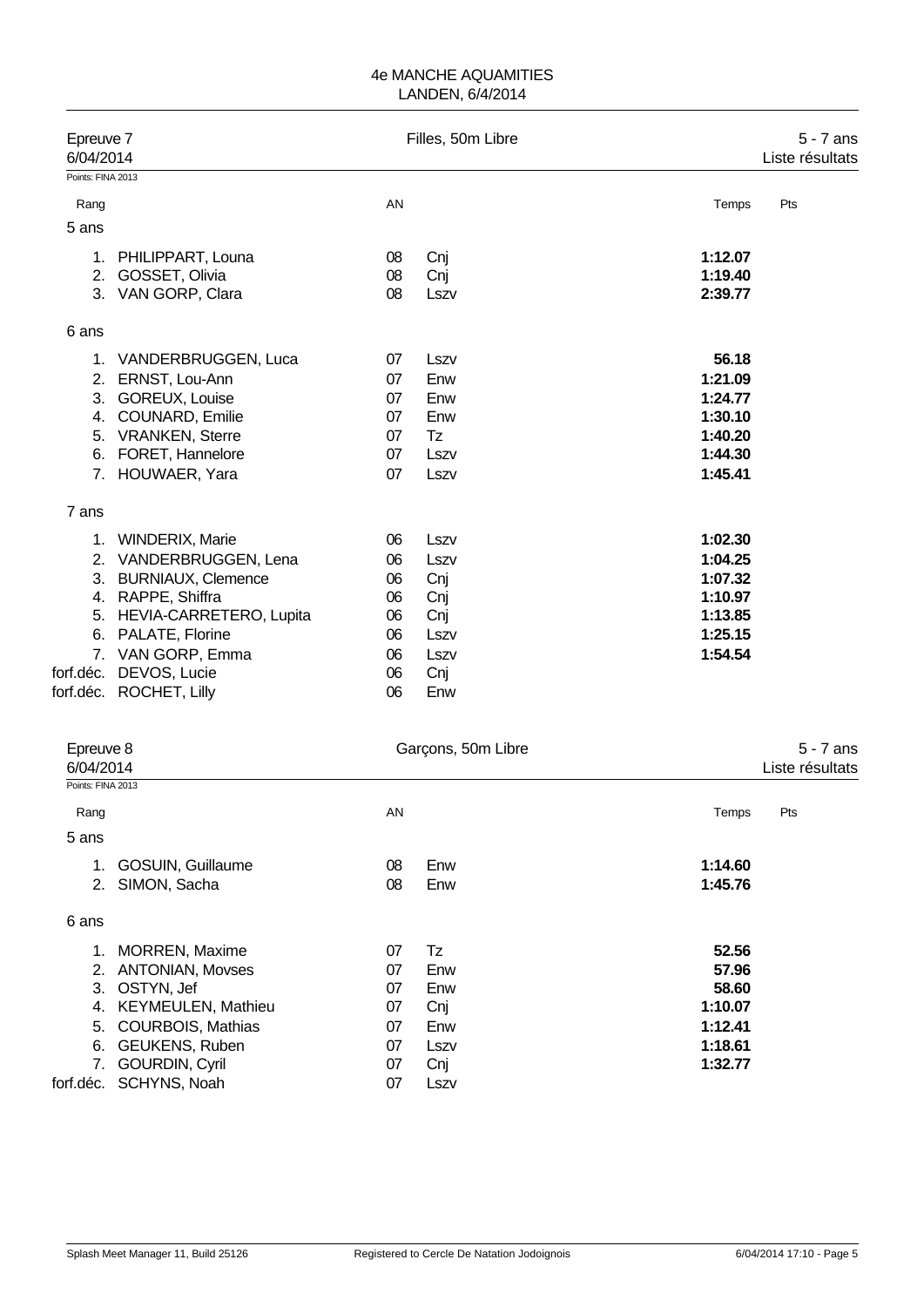# Epreuve 8, Garçons, 50m Libre

|  | ×<br>×<br>٧ |
|--|-------------|
|--|-------------|

| 1. PARDON, Lennert      | 06 | Tz   | 51.43   |
|-------------------------|----|------|---------|
| 2. MAUDOUX, Loic        | 06 | Cnj  | 52.11   |
| 3. DUPONT, Alexandre    | 06 | Dghn | 1:00.19 |
| 4. VAN RUYMBEKE, Thomas | 06 | Cnj  | 1:03.51 |
| 5. ROYER, Sven          | 06 | Lszv | 1:10.99 |
| 6. VAN STEEN, Arne      | 06 | Tz   | 1:13.26 |
| 7. COLLETTE, Lucas      | 06 | Lszv | 1:19.58 |
| 8. LECOMTE, Daan        | 06 | Lszv | 1:28.60 |
| forf.déc. OLIVIER, Luka | 06 | Enw  |         |

| Epreuve 9<br>6/04/2014 |                                                                                                                                                                         |                                              | Filles, 50m Dos                                      |                                                                            | 8 - 12 ans<br>Liste résultats |  |
|------------------------|-------------------------------------------------------------------------------------------------------------------------------------------------------------------------|----------------------------------------------|------------------------------------------------------|----------------------------------------------------------------------------|-------------------------------|--|
| Points: FINA 2013      |                                                                                                                                                                         |                                              |                                                      |                                                                            |                               |  |
| Rang                   |                                                                                                                                                                         | AN                                           |                                                      | Temps                                                                      | Pts                           |  |
| 8 ans                  |                                                                                                                                                                         |                                              |                                                      |                                                                            |                               |  |
| 5.                     | 1. PARDON, Maite<br>2. MAWAIT, Noemie<br>3. GOSSET, Fiona<br>4. SIMON, Ines<br>JOSSART, Luka<br>6. NATENS, Mirthe<br>forf.déc. DE MEESTER, Celia                        | 05<br>05<br>05<br>05<br>05<br>05<br>05       | Tz<br>Cnj<br>Cnj<br>Enw<br>Tz<br>Lszv<br>Cnj         | 49.03<br>59.45<br>1:07.71<br>1:11.19<br>1:11.30<br>1:19.86                 |                               |  |
| 9 ans                  |                                                                                                                                                                         |                                              |                                                      |                                                                            |                               |  |
|                        | 1. BOUX, Jana<br>2. KEYMEULEN, Estelle<br>3. VAN CASTER, Celia<br>4. CLAES, Valentina<br>5. DAENEN, Lisa<br>6. VRANKEN, Rune<br>7. BERTACCO, MONA<br>8. BURNIAUX, Manon | 04<br>04<br>04<br>04<br>04<br>04<br>04<br>04 | Tz<br>Cnj<br>Cnj<br>Lszv<br>Lszv<br>Tz<br>Enw<br>Cnj | 53.21<br>54.90<br>56.89<br>57.47<br>59.96<br>1:02.98<br>1:04.74<br>1:15.01 |                               |  |
| 10 ans                 |                                                                                                                                                                         |                                              |                                                      |                                                                            |                               |  |
|                        | 1. STOFFELEN, Eva<br>2. ERNST, Pauline<br>3. MELOTTE, Lucie<br>forf.déc. GONZALEZ, Pauline                                                                              | 03<br>03<br>03<br>03                         | Cnj<br>Enw<br>Cnj<br>Dghn                            | 53.02<br>56.28<br>1:03.15                                                  |                               |  |
| 11 ans                 |                                                                                                                                                                         |                                              |                                                      |                                                                            |                               |  |
|                        | 1. DE RAET, Lincey<br>2. DEKOSTER, Chloe                                                                                                                                | 02<br>02                                     | Cnj<br>Tz                                            | 51.32<br>51.38                                                             |                               |  |
| 12 ans                 |                                                                                                                                                                         |                                              |                                                      |                                                                            |                               |  |
|                        | 1. STOFFELEN, Zoe<br>2. ROYER, Zoe<br>3. POPOVA, Stela                                                                                                                  | 01<br>01<br>01                               | Cnj<br>Lszv<br>Lszv                                  | 50.69<br>1:01.29<br>1:24.76                                                |                               |  |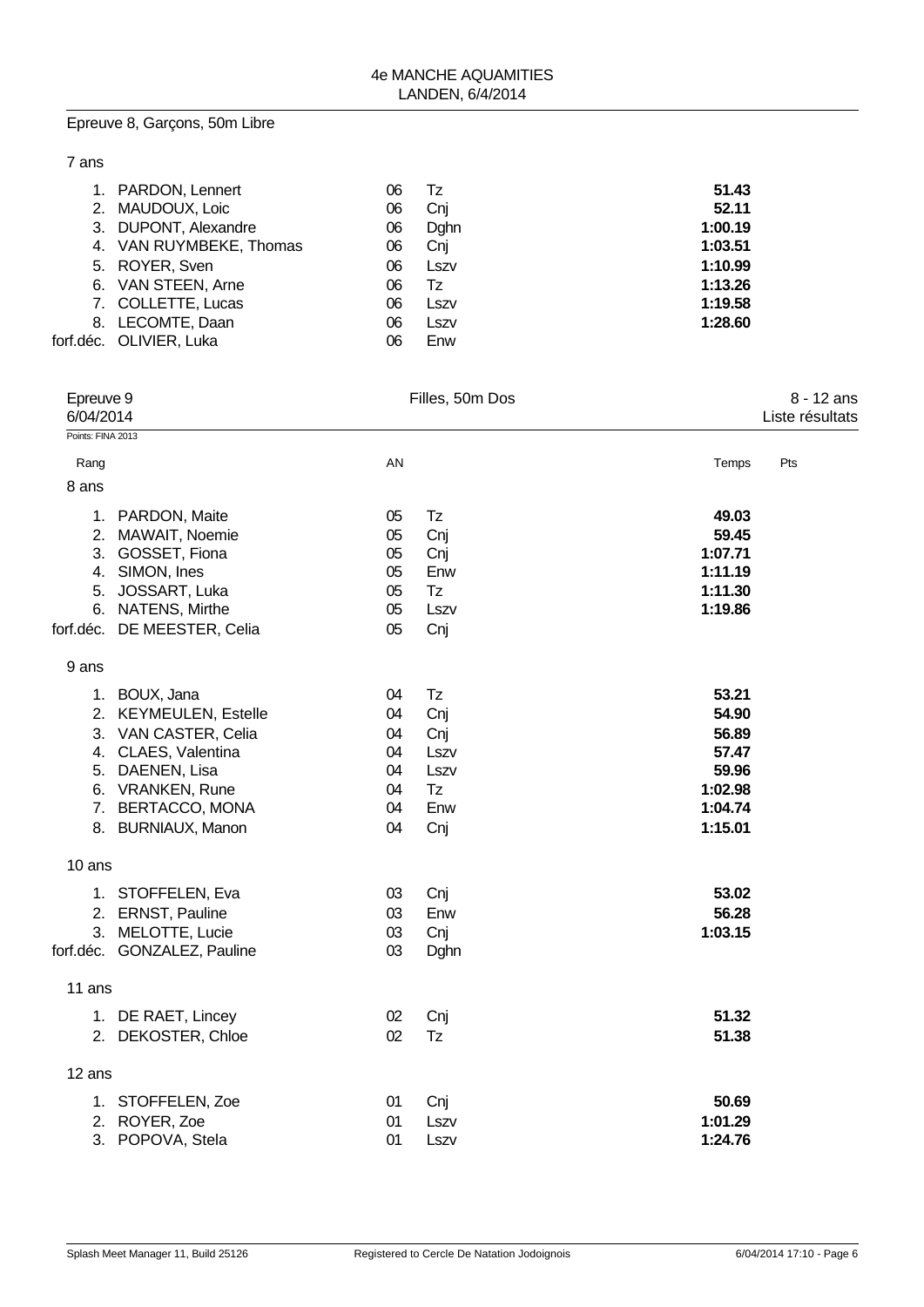| Epreuve 10<br>6/04/2014<br>Points: FINA 2013 |                                                   |                |          | Garçons, 50m Dos |                    | 8 - 12 ans<br>Liste résultats |         |                 |
|----------------------------------------------|---------------------------------------------------|----------------|----------|------------------|--------------------|-------------------------------|---------|-----------------|
|                                              |                                                   |                |          |                  |                    |                               |         |                 |
| Rang                                         |                                                   |                | AN       |                  |                    |                               | Temps   | Pts             |
| 8 ans                                        |                                                   |                |          |                  |                    |                               |         |                 |
| 1.                                           | NOOYENS, Siebe                                    |                | 05       | Lszv             |                    |                               | 56.18   |                 |
|                                              | 2. SCHOOFS, Lucas                                 |                | 05       | Lszv             |                    |                               | 1:03.03 |                 |
| 3.                                           | JAMOULLE, Emilien                                 |                | 05       | Enw              |                    |                               | 1:10.08 |                 |
|                                              | 4. DAENEN, Sander                                 |                | 05       | Lszv             |                    |                               | 1:13.14 |                 |
|                                              | 5. HOUWAER, Jarno                                 |                | 05       | Lszv             |                    |                               | 1:27.60 |                 |
|                                              | 6. BALON, Louka                                   |                | 05       | Lszv             |                    |                               | 1:34.18 |                 |
| 9 ans                                        |                                                   |                |          |                  |                    |                               |         |                 |
|                                              | 1. JUWE, ARNE                                     |                | 04       | Lszv             |                    |                               | 1:01.56 |                 |
|                                              | 2. STIERS, Obi                                    |                | 04       | Lszv             |                    |                               | 1:04.13 |                 |
|                                              | 3. REINA, Mehdi                                   |                | 04       | Dghn             |                    |                               | 1:18.86 |                 |
|                                              | forf.déc. VANERMEN, Niels                         |                | 04       | Lszv             |                    |                               |         |                 |
| 10 ans                                       |                                                   |                |          |                  |                    |                               |         |                 |
|                                              | 1. DRIESSENS, Arthur                              |                | 03       | Cnj              |                    |                               | 56.21   |                 |
|                                              | 2. DEDOYARD, Noel                                 |                | 03       | Dghn             |                    |                               | 1:07.50 |                 |
|                                              | 3. BALON, Noah                                    |                | 03       | Lszv             |                    |                               | 1:07.79 |                 |
|                                              | 4. NATENS, Yenthe                                 |                | 03       | Lszv             |                    |                               | 1:11.20 |                 |
| 5.                                           | DEN OUDEN, Ivar                                   |                | 03       | Lszv             |                    |                               | 1:19.49 |                 |
|                                              | forf.déc. COWEZ, Adrien<br>forf.déc. THYS, Adrian |                | 03<br>03 | Dghn<br>Enw      |                    |                               |         |                 |
|                                              |                                                   |                |          |                  |                    |                               |         |                 |
| 11 ans                                       |                                                   |                |          |                  |                    |                               |         |                 |
|                                              | 1. LEPERE, Victor                                 |                | 02       | Squale           |                    |                               | 53.44   |                 |
| Epreuve 11                                   |                                                   |                |          |                  | Filles, 400m Libre |                               |         | $8 - 12$ ans    |
| 6/04/2014                                    |                                                   |                |          |                  |                    |                               |         | Liste résultats |
| Points: FINA 2013                            |                                                   |                |          |                  |                    |                               |         |                 |
| Rang                                         |                                                   |                | AN       |                  |                    |                               | Temps   | Pts             |
| 8 ans                                        |                                                   |                |          |                  |                    |                               |         |                 |
|                                              | 1. PETITJEAN, Elise                               |                | 05       | Enw              |                    |                               | 6:31.49 |                 |
|                                              | 50m:<br>100m:                                     | 150m:<br>200m: |          |                  | 250m:<br>300m:     | 350m:<br>400m:                | 6:31.49 |                 |
|                                              | 2. DELHOUTE, Yana                                 |                | 05       | Tz               |                    |                               | 6:48.70 |                 |
|                                              | 50m:                                              | 150m:          |          |                  | 250m:              | 350m:                         |         |                 |
|                                              | 100m:                                             | 200m:          |          |                  | 300m:              | 400m:                         | 6:48.70 |                 |
| 3.                                           | CALLIER, Jenny<br>50m:                            | 150m:          | 05       | Cnj              | 250m:              | 350m:                         | 9:17.39 |                 |
|                                              | 100m:                                             | 200m:          |          |                  | 300m:              | 400m:                         | 9:17.39 |                 |
| 9 ans                                        |                                                   |                |          |                  |                    |                               |         |                 |
|                                              |                                                   |                |          |                  |                    |                               |         |                 |
| 1.                                           | <b>TOMCSIK, Kira</b><br>50m:                      | 150m:          | 04       | Tz               | 250m:              | 350m:                         | 6:09.61 |                 |
|                                              | 100m:                                             | 200m:          |          |                  | 300m:              | 400m:                         | 6:09.61 |                 |
|                                              | 2. GOREUX, Lea                                    |                | 04       | Enw              |                    |                               | 7:21.76 |                 |
|                                              | 50m:                                              | 150m:          |          |                  | 250m:              | 350m:                         |         |                 |
|                                              | 100m:                                             | 200m:          |          |                  | 300m:              | 400m:                         | 7:21.76 |                 |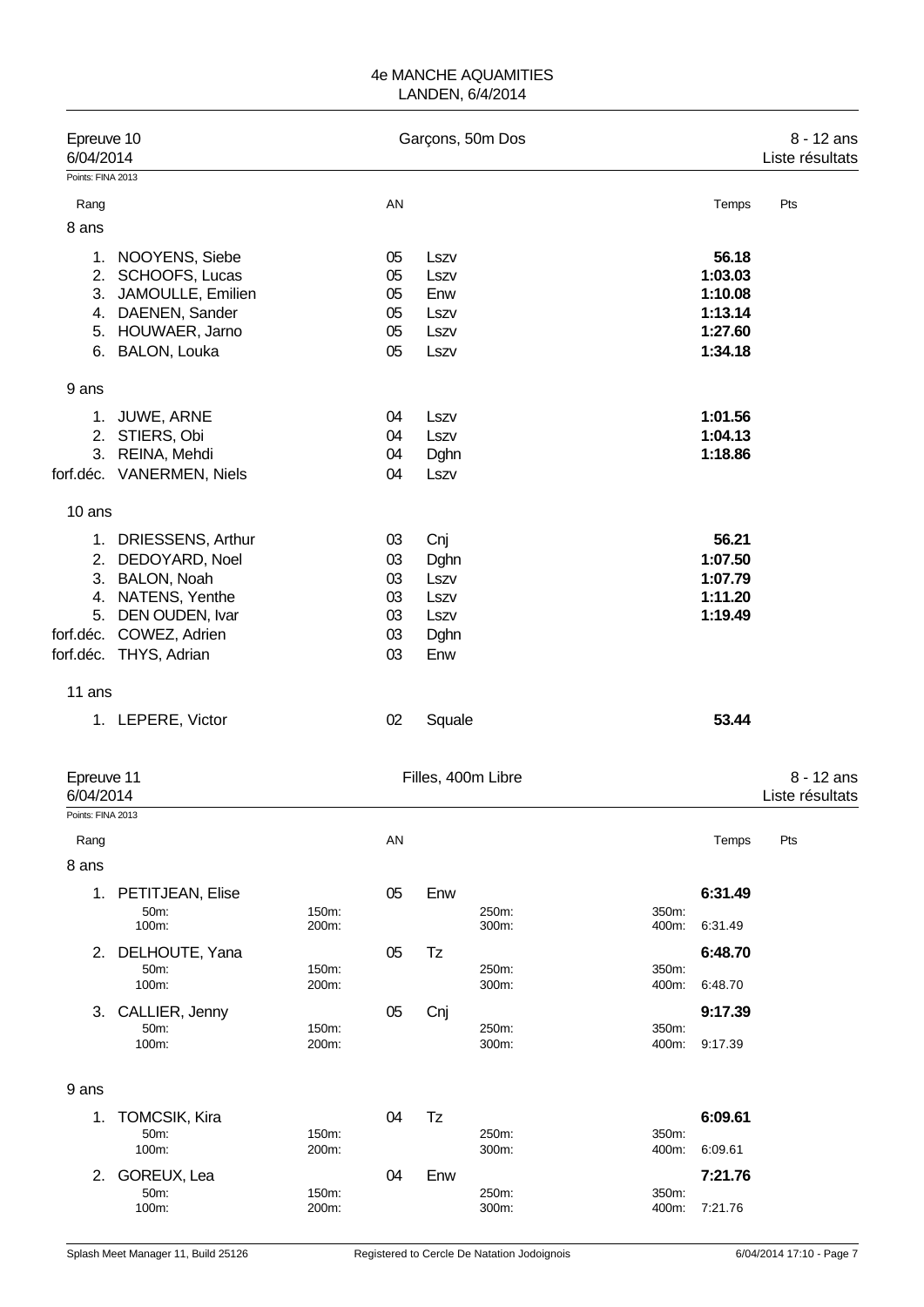|        | Epreuve 11, Filles, 400m Libre, 9 ans |                |    |        |                |                |                    |     |
|--------|---------------------------------------|----------------|----|--------|----------------|----------------|--------------------|-----|
| Rang   |                                       |                | AN |        |                |                | Temps              | Pts |
| 3.     | VAN RUYMBEKE, Julie<br>50m:<br>100m:  | 150m:<br>200m: | 04 | Cnj    | 250m:<br>300m: | 350m:          | 7:50.02<br>7:50.02 |     |
|        |                                       |                |    |        |                | 400m:          |                    |     |
| 4.     | ORBAN, Kiara<br>50m:<br>100m:         | 150m:<br>200m: | 04 | Enw    | 250m:<br>300m: | 350m:<br>400m: | 8:01.91<br>8:01.91 |     |
| 5.     | DORCHAIN, Marion                      |                | 04 | Squale |                |                | 8:44.91            |     |
|        | 50m:<br>100m:                         | 150m:<br>200m: |    |        | 250m:<br>300m: | 350m:<br>400m: | 8:44.91            |     |
| 10 ans |                                       |                |    |        |                |                |                    |     |
| 1.     | PETITJEAN, Chloe                      |                | 03 | Enw    |                |                | 7:15.26            |     |
|        | 50m:<br>100m:                         | 150m:<br>200m: |    |        | 250m:<br>300m: | 350m:<br>400m: | 7:15.26            |     |
|        | 2. VAN STEEN, Indra                   |                | 03 | Tz     |                |                | 7:26.35            |     |
|        | 50m:<br>100m:                         | 150m:<br>200m: |    |        | 250m:<br>300m: | 350m:<br>400m: | 7:26.35            |     |
|        | 3. HUBACOVA, Caroline                 |                | 03 | Cnj    |                |                | 8:08.02            |     |
|        | 50m:<br>100m:                         | 150m:<br>200m: |    |        | 250m:<br>300m: | 350m:<br>400m: | 8:08.02            |     |
| 11 ans |                                       |                |    |        |                |                |                    |     |
| 1.     | GUILY, Lena                           |                | 02 | Enw    |                |                | 6:28.98            |     |
|        | 50m:<br>100m:                         | 150m:<br>200m: |    |        | 250m:<br>300m: | 350m:<br>400m: | 6:28.98            |     |
| 2.     | JADOUL, Olivia                        |                | 02 | Cnj    |                |                | 7:42.54            |     |
|        | 50m:<br>100m:                         | 150m:<br>200m: |    |        | 250m:<br>300m: | 350m:<br>400m: | 7:42.54            |     |
| 3.     | EBODAGHE, Aurore                      |                | 02 | Enw    |                |                | 8:21.45            |     |
|        | 50m:<br>100m:                         | 150m:<br>200m: |    |        | 250m:<br>300m: | 350m:<br>400m: | 8:21.45            |     |
| 12 ans |                                       |                |    |        |                |                |                    |     |
| 1.     | VANPARIJS, Hannelore                  |                | 01 | Tz     |                |                | 6:56.98            |     |
|        | 50m:<br>100m:                         | 150m:<br>200m: |    |        | 250m:<br>300m: | 350m:<br>400m: | 6:56.98            |     |
| 2.     | HUBACOVA, Juliana                     |                | 01 | Cnj    |                |                | 7:00.89            |     |
|        | 50m:<br>100m:                         | 150m:<br>200m: |    |        | 250m:<br>300m: | 350m:<br>400m: | 7:00.89            |     |
| 3.     | <b>BERNARD, Julie</b>                 |                | 01 | Enw    |                |                | 7:26.97            |     |
|        | 50m:<br>100m:                         | 150m:<br>200m: |    |        | 250m:<br>300m: | 350m:<br>400m: | 7:26.97            |     |
| 4.     | LAMBRIX, Manon                        |                | 01 | Cnj    |                |                | 7:42.21            |     |
|        | 50m:<br>100m:                         | 150m:<br>200m: |    |        | 250m:<br>300m: | 350m:<br>400m: | 7:42.21            |     |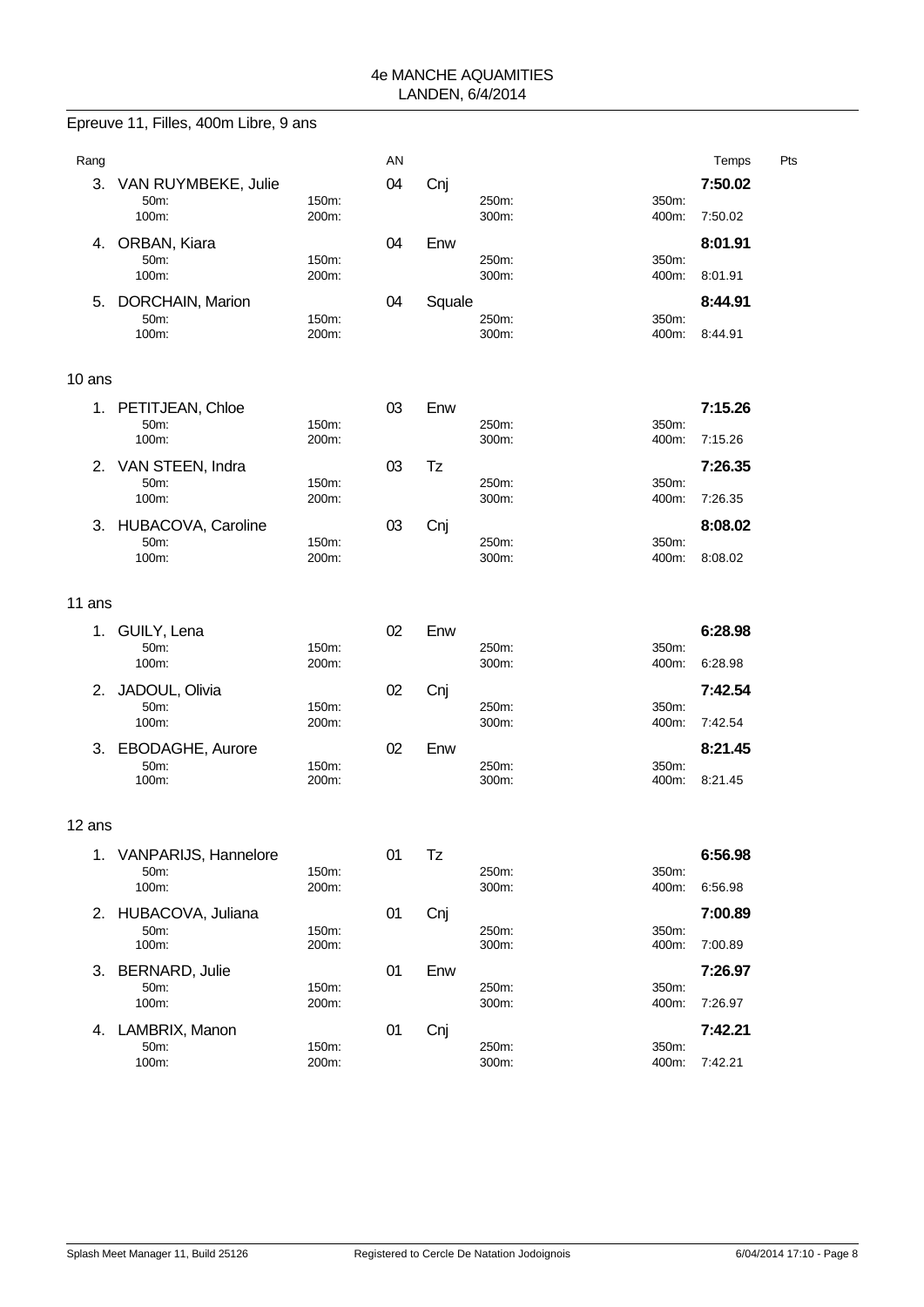| Epreuve 12<br>6/04/2014   |    | Garçons, 200m Libre |           |                 | $8 - 12$ ans<br>Liste résultats |      |      |
|---------------------------|----|---------------------|-----------|-----------------|---------------------------------|------|------|
| Points: FINA 2013         |    |                     |           |                 |                                 |      |      |
| Rang                      | AN |                     | Temps Pts | 50 <sub>m</sub> | 100m                            | 150m | 200m |
| 8 ans                     |    |                     |           |                 |                                 |      |      |
| 1. COURBOIS, Thomas       | 05 | Enw                 | 2:59.09   |                 |                                 |      |      |
| 2. DECORTE, Lucien        | 05 | Cnj                 | 3:16.23   |                 |                                 |      |      |
| 3. LOMBARD, Thomas        | 05 | Cnj                 | 3:33.46   |                 |                                 |      |      |
| 4. RAPPE, Louis           | 05 | Cnj                 | 3:41.34   |                 |                                 |      |      |
| 9 ans                     |    |                     |           |                 |                                 |      |      |
| 1. FRANCK, Bastien        | 04 | Cnj                 | 3:35.15   |                 |                                 |      |      |
| 2. VANDERBRUGGEN, Arjen04 |    | Lszv                | 3:44.57   |                 |                                 |      |      |
| 3. DUPONT, Sebastien      | 04 | Dghn                | 3:57.68   |                 |                                 |      |      |
| 10 ans                    |    |                     |           |                 |                                 |      |      |
| 1. FRANCOIS, Mathias      | 03 | Enw                 | 3:01.96   |                 |                                 |      |      |
| 2. FIORELLO, Loic         | 03 | Dghn                | 3:31.15   |                 |                                 |      |      |
| 3. QUARANTA, Matteo       | 03 | Dghn                | 3:32.99   |                 |                                 |      |      |
| 4. BUISSON, Paul-Henri    | 03 | Cnj                 | 4:19.24   |                 |                                 |      |      |
| forf.déc. HOUART, Noah    | 03 | Dghn                |           |                 |                                 |      |      |
| 11 ans                    |    |                     |           |                 |                                 |      |      |
| 1. DUPONT, Jonathan       | 02 | Dghn                | 2:47.86   |                 |                                 |      |      |
| 2. THEYS, Killian         | 02 | Cnj                 | 2:51.97   |                 |                                 |      |      |
| 3. MALEVE, Mathias        | 02 | Cni                 | 3:27.15   |                 |                                 |      |      |
| 4. MARINO, Damien         | 02 | Dghn                | 4:01.89   |                 |                                 |      |      |
| 5. VAN HERCK, Senne       | 02 | Lszv                | 4:24.84   |                 |                                 |      |      |
| forf.déc. GHEM, Quentin   | 02 | Cnj                 |           |                 |                                 |      |      |

| Epreuve 13<br>6/04/2014 |                                  | Mixte, 8 x 50m Libre | 8 - 12 ans<br>Liste résultats |  |  |
|-------------------------|----------------------------------|----------------------|-------------------------------|--|--|
| Points: FINA 2013       |                                  |                      |                               |  |  |
| Rang                    |                                  |                      | Temps<br>Pts                  |  |  |
|                         | 1. Cnj 1                         | Cnj                  | 5:32.68                       |  |  |
|                         | $\,$                             | $\,$                 |                               |  |  |
|                         | $^\mathrm{''}$<br>$^\mathrm{''}$ | $\cdot$<br>$\cdot$   |                               |  |  |
|                         | $\,$                             | $\,$                 |                               |  |  |
|                         | 2. Enw 1                         | Enw                  | 5:39.36                       |  |  |
|                         | $\,$<br>$\,$                     | $\cdot$<br>$\,$      |                               |  |  |
|                         | $^\mathrm{''}$                   | $\cdot$              |                               |  |  |
|                         | $\,$                             | $\,$                 |                               |  |  |
|                         | 3. Cnj 2                         | Cnj                  | 6:36.48                       |  |  |
|                         | $^\mathrm{''}$<br>$^\mathrm{''}$ | $\,$<br>$\cdot$      |                               |  |  |
|                         | $^\mathrm{''}$                   | $\cdot$              |                               |  |  |
|                         | $\,$                             | $\,$                 |                               |  |  |
|                         | 4. Tz 1<br>$^\mathrm{''}$        | Tz<br>$\,$           | 6:43.83                       |  |  |
|                         | $\,$                             | $\,$                 |                               |  |  |
|                         | $^\mathrm{''}$<br>$\,$           | $\,$<br>$\,$         |                               |  |  |
|                         |                                  |                      |                               |  |  |